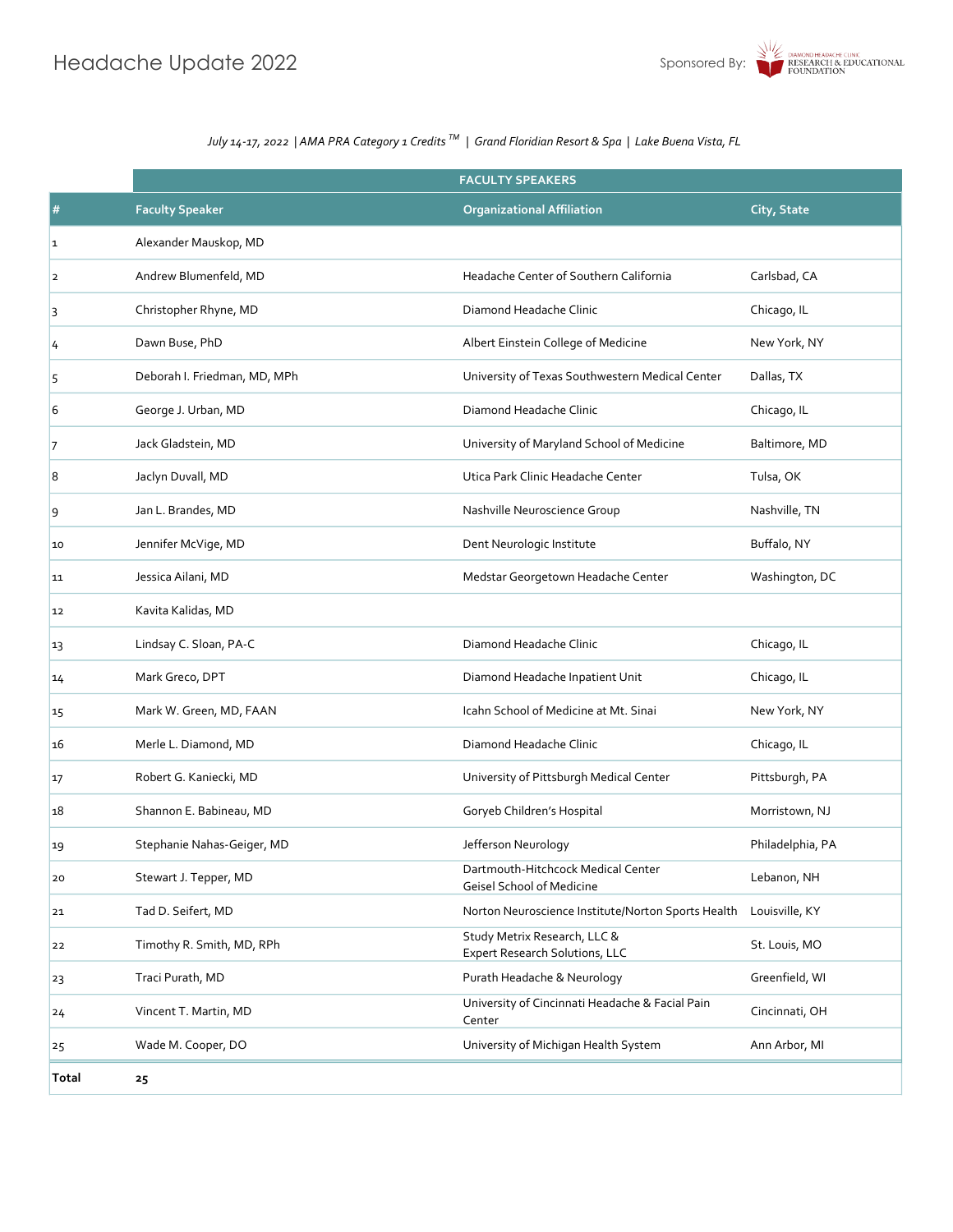# Headache Update 2022



|             | THURSDAY, July 14, 2022                                                                                      |                            |                       |                |                                                |  |
|-------------|--------------------------------------------------------------------------------------------------------------|----------------------------|-----------------------|----------------|------------------------------------------------|--|
| <b>TIME</b> | Event/Lecture                                                                                                | Presenter                  | <b>Duration (Min)</b> | <b>Credits</b> | Location                                       |  |
| 6:30 AM     | Registration   Exhibit & Poster Session   Breakfast                                                          |                            | 1:00                  |                | Registration Desk &<br>St. Augustine Hall      |  |
| 7:30 AM     | <b>Break</b>                                                                                                 | <b>Break</b>               | 0:15                  | <b>Break</b>   | St. Augustine Hall                             |  |
|             | Session Moderator: Mark W. Green, MD                                                                         |                            |                       |                |                                                |  |
| 7:40 AM     | Welcome                                                                                                      | Merle L. Diamond, MD       | 0:05                  |                | <b>Grand Floridian</b><br>Ballroom: Salons 1-5 |  |
| 7:45 AM     | Migraine, Chronic Migraine, & Medication Overuse<br>Headache: Epidemiology & Diagnosis - How Is It Changing? | Merle L. Diamond, MD       | 0:45                  | 0.75           | <b>Grand Floridian</b><br>Ballroom: Salons 1-5 |  |
| 8:30 AM     | Migraine: Pathophysiology & Pharmacology Targets                                                             | Stewart J. Tepper, MD      | 0:30                  | 0.5            | <b>Grand Floridian</b><br>Ballroom: Salons 1-5 |  |
| 9:00 AM     | Medication Overuse Headache: Is It A Thing of the Past?                                                      | Mark W. Green, MD, FAAN    | 0:30                  | 0.5            | <b>Grand Floridian</b><br>Ballroom: Salons 1-5 |  |
| 9:30 AM     | Vestibular, Hemiplegic & Other Rare Headache Disorders                                                       | Stephanie Nahas-Geiger, MD | 0:30                  | 0.5            | <b>Grand Floridian</b><br>Ballroom: Salons 1-5 |  |
| 10:00 AM    | Migraine, Cardiovascular Risk Factors & Cerebrovascular<br>Disease in Clinical Practice                      | Robert G. Kaniecki, MD     | 0:30                  | 0.5            | <b>Grand Floridian</b><br>Ballroom: Salons 1-5 |  |
| 10:30 AM    | Discussion + Q&A                                                                                             |                            | 0:15                  | 0.25           | <b>Grand Floridian</b><br>Ballroom: Salons 1-5 |  |
| 10:45 AM    | Break                                                                                                        | <b>Break</b>               | 0:15                  | Break          | St. Augustine Hall                             |  |
|             | Session Moderator: Jessica Ailani, MD                                                                        |                            |                       |                |                                                |  |
| 11:00 AM    | Acute Therapies: Layering Treatment                                                                          | Jessica Ailani, MD         | 0:30                  | 0.5            | <b>Grand Floridian</b><br>Ballroom: Salons 1-5 |  |
| 11:30 AM    | New Targets in Migraine Treatment                                                                            | Stewart J. Tepper, MD      | 0:30                  | 0.5            | <b>Grand Floridian</b><br>Ballroom: Salons 1-5 |  |
| 12:00 PM    | Migraine Prevention: How Do We Decide?                                                                       | Robert G. Kaniecki, MD     | 0:30                  | 0.5            | <b>Grand Floridian</b><br>Ballroom: Salons 1-5 |  |
| 12:30 PM    | Discussion + Q&A                                                                                             |                            | 0:15                  | 0.25           | <b>Grand Floridian</b><br>Ballroom: Salons 1-5 |  |
| 12:45 PM    | <b>Break</b>                                                                                                 | <b>Break</b>               | 0:15                  | <b>Break</b>   | St. Augustine Hall                             |  |
| $1:00$ PM   | Lunch Product Theater "Title TBD"                                                                            | <b>ABBVIE</b>              | 1:00                  | Lunch          | Grand Floridian Ballroom:<br>Salons 6-9        |  |
|             | Session Moderator: Dawn Buse, PhD                                                                            |                            |                       |                |                                                |  |
| 2:00 PM     | Integrative Therapies in Migraine: What Do We Know?                                                          | Wade M. Cooper, DO         | 0:30                  | 0.5            | Grand Floridian<br>Ballroom: Salons 1-5        |  |
| 2:30 PM     | Secondary Headaches                                                                                          | Jaclyn Duvall, MD          | 0:30                  | 0.5            | <b>Grand Floridian</b><br>Ballroom: Salons 1-5 |  |
| 3:00 PM     | Devices: Where Do They Fit?                                                                                  | Wade M. Cooper, DO         | 0:30                  | 0.5            | <b>Grand Floridian</b><br>Ballroom: Salons 1-5 |  |
| 3:30 PM     | COVID-19 & Headache                                                                                          | Stephanie Nahas-Geiger, MD | 0:30                  | 0.5            | <b>Grand Floridian</b><br>Ballroom: Salons 1-5 |  |
| 4:00 PM     | What Are We Learning About Migraine & How COVID-19<br>Impacts Us & Our Patients                              | Dawn Buse, MD              | 0:30                  | 0.5            | <b>Grand Floridian</b><br>Ballroom: Salons 1-5 |  |
| 4:30 PM     | Discussion + Q&A                                                                                             |                            | 0:15                  | 0.25           | <b>Grand Floridian</b><br>Ballroom: Salons 1-5 |  |
| 4:45 PM     | Adjournment                                                                                                  |                            |                       |                |                                                |  |
| 5:00 PM     | Women's Happy Hour                                                                                           | ABBVIE                     | TBD                   |                | Marina Patio                                   |  |
| Total       |                                                                                                              |                            | 10:20                 | 7.5            |                                                |  |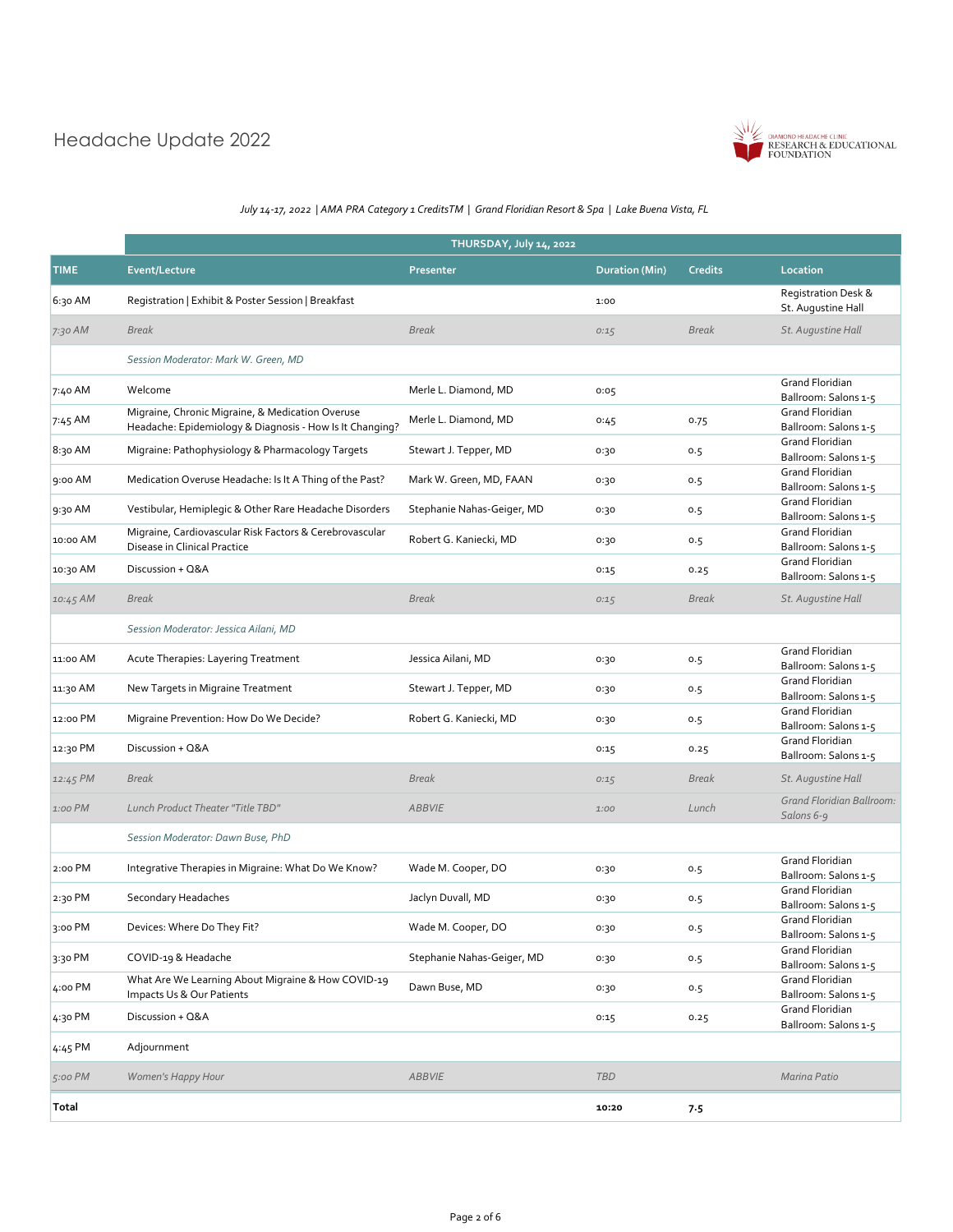

|             | <b>FRIDAY, July 15, 2022</b>                              |                                                   |                       |                  |                                                      |  |
|-------------|-----------------------------------------------------------|---------------------------------------------------|-----------------------|------------------|------------------------------------------------------|--|
| <b>TIME</b> | <b>Event/Lecture</b>                                      | Presenter                                         | <b>Duration (Min)</b> | <b>Credits</b>   | Location<br>ec                                       |  |
| 6:30 AM     | Registration   Exhibit & Poster Session   Small Breakfast |                                                   | 1:00                  |                  | <b>Registration Desk &amp;</b><br>St. Augustine Hall |  |
| 6:30 AM     | Breakfast Product Theater "Title TBD"                     | <b>TEVA</b>                                       | 1:00                  | <b>Breakfast</b> | Grand Floridian<br>Ballroom: Salons 6-9              |  |
| 7:30 AM     | <b>Break</b>                                              | <b>Break</b>                                      | 0:15                  | <b>Break</b>     | St. Augustine Hall                                   |  |
|             | Session Moderator: George J. Urban, MD                    |                                                   |                       |                  |                                                      |  |
| 7:45 AM     | Cluster Headache                                          | George J. Urban, MD                               | 0:30                  | 0.5              | Grand Floridian<br>Ballroom: Salons 1-5              |  |
| 8:15 AM     | Facial Neuralgias & TACs                                  | Jaclyn Duvall, MD                                 | 0:30                  | 0.5              | <b>Grand Floridian</b><br>Ballroom: Salons 1-5       |  |
| 8:45 AM     | Migraine & Diet: Facts & Fiction                          | Vincent T. Martin, M.D                            | 0:30                  | 0.5              | Grand Floridian<br>Ballroom: Salons 1-5              |  |
| 9:15 AM     | <b>Enhancing Patient Wellness</b>                         | Dawn C. Buse, PhD                                 | 0:30                  | 0.5              | Grand Floridian<br>Ballroom: Salons 1-5              |  |
| 9:45 AM     | Dysautonomia, EDS, & Mast Cell Disease                    | Wade M. Cooper, DO                                | 0:30                  | 0.5              | Grand Floridian<br>Ballroom: Salons 1-5              |  |
| 10:15 AM    | Discussion + Q&A                                          |                                                   | 0:15                  | 0.25             | Grand Floridian<br>Ballroom: Salons 1-5              |  |
| 10:30 AM    | <b>Break</b>                                              | <b>Break</b>                                      | 0:15                  | <b>Break</b>     | St. Augustine Hall                                   |  |
|             | Session Moderator: Christopher Rhyne, MD                  |                                                   |                       |                  |                                                      |  |
| 10:45 AM    | What is Episodic Migraine & Intractable Headache?         | Jessica Ailani, MD                                | 0:30                  | 0.5              | Grand Floridian<br>Ballroom: Salons 1-5              |  |
| 11:15 AM    | Inpatient Treatment of Headache                           | Christopher Rhyne, MD & Mark Greco,<br><b>DPT</b> | 0:30                  | 0.5              | Grand Floridian<br>Ballroom: Salons 1-5              |  |
| 11:45 AM    | Allodynia and Implication For Prognosis and Treatment     | <b>TBD</b>                                        | 0:30                  | 0.5              | Grand Floridian<br>Ballroom: Salons 1-5              |  |
| 12:15 PM    | Discussion + Q&A                                          |                                                   | 0:15                  | 0.25             | <b>Grand Floridian</b><br>Ballroom: Salons 1-5       |  |
| 12:30 PM    | <b>Break</b>                                              | <b>Break</b>                                      | 0:15                  | <b>Break</b>     | St. Augustine Hall                                   |  |
| 12:45 PM    | Lunch Product Theater "Title TBD"                         | <b>BIOHAVEN</b>                                   | 1:00                  | Lunch            | Grand Floridian<br>Ballroom: Salons 6-9              |  |
|             | Session Moderator: Lindsay Sloan, PA-C                    |                                                   |                       |                  |                                                      |  |
| $1:45$ PM   | How To Rescue Our Patients: Dialogue & Choices            | Lindsay Sloan, PA-C                               | 0:30                  | 0.5              | Grand Floridian<br>Ballroom: Salons 1-5              |  |
| 2:15 PM     | Hormonal Models Of Migraine and Pain Perception           | Vincent T. Martin, M.D                            | 0:30                  | 0.5              | Grand Floridian<br>Ballroom: Salons 1-5              |  |
| 2:45 PM     | Menstrual Migraine                                        | Kavita Kalidas, MD                                | 0:30                  | 0.5              | Grand Floridian<br>Ballroom: Salons 1-5              |  |
| 3:15 PM     | Migraine & Pregnancy                                      | Merle L. Diamond, MD                              | 0:30                  | 0.5              | <b>Grand Floridian</b><br>Ballroom: Salons 1-5       |  |
| 3:45 PM     | Perimenopause, Menopause and Migraine                     | Jan L. Brandes, MD                                | 0:30                  | 0.5              | <b>Grand Floridian</b><br>Ballroom: Salons 1-5       |  |
| 4:15 PM     | Discussion + Q&A                                          |                                                   | 0:15                  | 0.25             | Grand Floridian<br>Ballroom: Salons 1-5              |  |
| 4:30 PM     | Adjournment                                               |                                                   |                       |                  |                                                      |  |
| $4:45$ PM   | <b>Botox Live Workshop</b>                                | <b>ABBVIE</b>                                     | 1:00                  |                  | Grand Floridian<br>Ballroom: Salons 6-9              |  |
| $9:00$ PM   | <b>Dessert Reception</b>                                  | <b>DHCREF</b>                                     | 1:30                  |                  | Grand Floridian<br>Ballroom: Salons 6-9              |  |
| Total       |                                                           |                                                   | 13:30                 | 7.25             | $\mathbf{o}$                                         |  |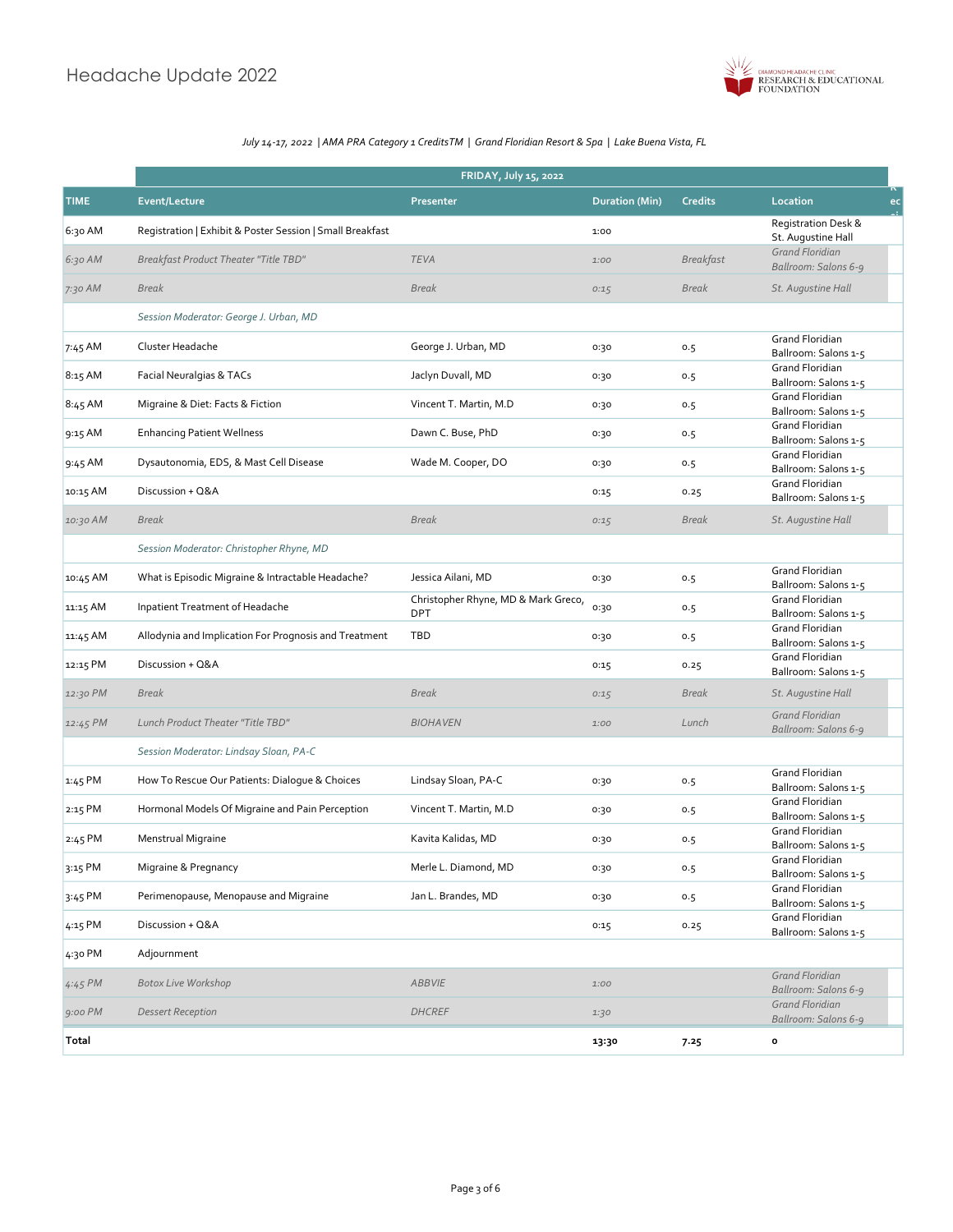

|             | SATURDAY, July 16, 2022                                                                                                                               |                                                                                                                            |                       |                  |                                                |
|-------------|-------------------------------------------------------------------------------------------------------------------------------------------------------|----------------------------------------------------------------------------------------------------------------------------|-----------------------|------------------|------------------------------------------------|
| <b>TIME</b> | <b>Event/Lecture</b>                                                                                                                                  | Presenter                                                                                                                  | <b>Duration (Min)</b> | <b>Credits</b>   | Location                                       |
| 6:30 AM     | Registration   Exhibit & Poster Session   Breakfast                                                                                                   |                                                                                                                            | 1:00                  |                  | Registration Desk &<br>St. Augustine Hall      |
| 6:30 AM     | Breakfast Symposia: "Novel CGRP Monoclonal Antibodies<br>and CGRP Receptor Antagonists: A Recipe for Success in<br>Migraine Prevention and Treatment" | <b>HMP EDUCATION</b>                                                                                                       | 1:00                  | <b>Breakfast</b> | <b>Grand Floridian</b><br>Ballroom: Salons 6-9 |
| $7:30$ AM   | <b>Break</b>                                                                                                                                          | <b>Break</b>                                                                                                               | 0:15                  | <b>Break</b>     | St. Augustine Hall                             |
|             | Session Moderator: Mark W. Green, MD, FAAN                                                                                                            |                                                                                                                            |                       |                  |                                                |
| 7:45 AM     | Comorbidity of Migraine and Psychiatric Disease:<br>Pitfalls in Management                                                                            | Mark W. Green, MD, FAAN                                                                                                    | 0:30                  | 0.5              | <b>Grand Floridian</b><br>Ballroom: Salons 1-5 |
| 8:15 AM     | Headache and The Eye                                                                                                                                  | Deborah I. Friedman, MD, MPh                                                                                               | 0:45                  | 0.75             | <b>Grand Floridian</b><br>Ballroom: Salons 1-5 |
| 9:00 AM     | Intracranial Hypertension Diagnosis and Treatment                                                                                                     | Deborah I. Friedman, MD, MPh                                                                                               | 0:45                  | 0.75             | <b>Grand Floridian</b><br>Ballroom: Salons 1-5 |
| 9:45 AM     | Discussion + Q&A                                                                                                                                      |                                                                                                                            | 0:15                  | 0.25             | <b>Grand Floridian</b><br>Ballroom: Salons 1-5 |
| 10:00 AM    | <b>Break</b>                                                                                                                                          | <b>Break</b>                                                                                                               | 0:15                  | <b>Break</b>     | St. Augustine Hall                             |
|             | Session Moderator: Deborah I, Friedman, MD, MPh                                                                                                       |                                                                                                                            |                       |                  |                                                |
| 10:15 AM    | NHF Lectureship                                                                                                                                       | Lik Hang Tommy Chan, MBBS, FRCPC 0:30                                                                                      |                       |                  | <b>Grand Floridian</b><br>Ballroom: Salons 1-5 |
| 10:45 AM    | Spinal CSF Leaks - What You Need to Know                                                                                                              | Deborah I. Friedman, MD, MPh                                                                                               | 0:30                  | 0.5              | <b>Grand Floridian</b><br>Ballroom: Salons 1-5 |
| 11:15 AM    | Headache Triggers                                                                                                                                     | Vincent T. Martin, MD                                                                                                      | 0:30                  | 0.5              | <b>Grand Floridian</b><br>Ballroom: Salons 1-5 |
| 11:45 PM    | Crazy Headache Stories: What Do We Do?                                                                                                                | Mark W. Green, MD, FAAN<br>Wade D. Cooper, DO<br>Merle L. Diamond, MD<br>Robert Kaniecki, MD<br>Stephanie Nahas-Geiger, MD | 0:45                  | 0.75             | <b>Grand Floridian</b><br>Ballroom: Salons 1-5 |
| 12:15 PM    | Discussion + Q&A                                                                                                                                      |                                                                                                                            | 0:15                  | 0.25             | <b>Grand Floridian</b><br>Ballroom: Salons 1-5 |
| 12:30 PM    | <b>Break</b>                                                                                                                                          | <b>Break</b>                                                                                                               | 0:15                  | <b>Break</b>     | St. Augustine Hall                             |
| 12:45 PM    | Lunch Product Theater "Title TBD"                                                                                                                     | LILLY                                                                                                                      | 1:00                  | Lunch            | Grand Floridian<br>Ballroom: Salons 6-9        |
|             | Session Moderator: Shannon E. Babineau, MD                                                                                                            |                                                                                                                            |                       |                  |                                                |
| 1:45 PM     | Headache In Kids - Classification & Epidemiology                                                                                                      | Jack Gladstein, MD                                                                                                         | 0:30                  | 0.5              | Grand Floridian<br>Ballroom: Salons 1-5        |
| 2:15 PM     | Pediatric Migraine - Diagnosis & Management                                                                                                           | Jennifer McVige, MD                                                                                                        | 0:30                  | 0.5              | <b>Grand Floridian</b><br>Ballroom: Salons 1-5 |
| 2:45 PM     | Concussion & Post-Concussion - Headache In Children &<br>Adolescents                                                                                  | Shannon E. Babineau, MD                                                                                                    | 0:30                  | 0.5              | <b>Grand Floridian</b><br>Ballroom: Salons 1-5 |
| 3:15 PM     | Off-Label Uses of Pharmacological Interventions In The<br>Pediatric Headache Patient                                                                  | Jack Gladstein, MD                                                                                                         | 0:30                  | 0.5              | Grand Floridian<br>Ballroom: Salons 1-5        |
| 3:45 PM     | What's Our Best Strategy? New vs. Old                                                                                                                 | Andrew Blumenfeld, MD                                                                                                      | 0:15                  | 0.25             | Grand Floridian<br>Ballroom: Salons 1-5        |
| 4:00 PM     | Adjournment                                                                                                                                           |                                                                                                                            |                       |                  |                                                |
| Total       |                                                                                                                                                       |                                                                                                                            | 10:45                 | 6.5              | $\mathbf{o}$                                   |